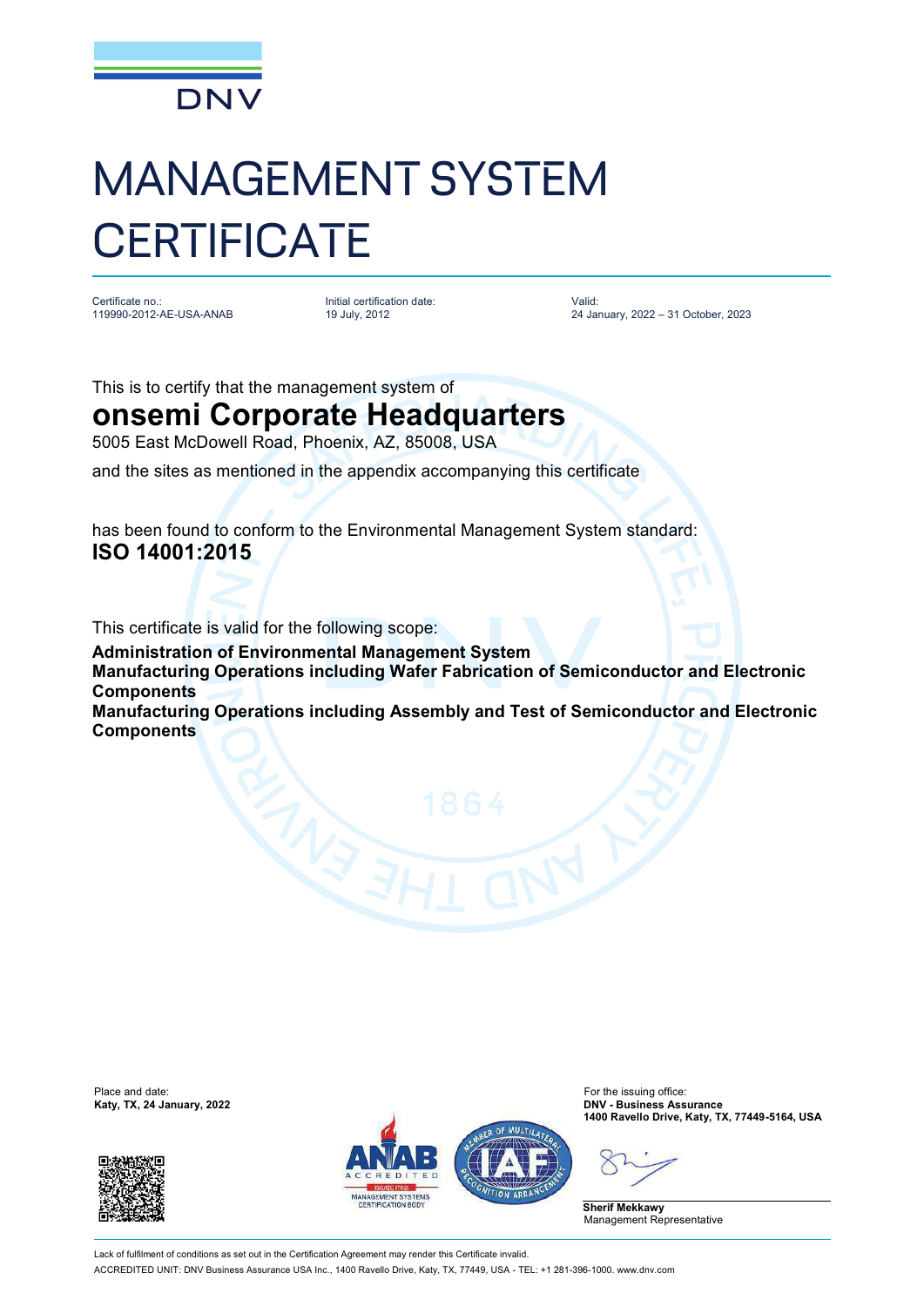

## **Appendix to Certificate**

## **onsemi Corporate Headquarters**

Locations included in the certification are as follows:

| <b>Site Name</b>                                     | <b>Site Address</b>                                                                                 | <b>Site Scope</b>                                    |
|------------------------------------------------------|-----------------------------------------------------------------------------------------------------|------------------------------------------------------|
| onsemi Corporate Headquarters                        | 5005 East McDowell Road, Phoenix, AZ,<br>85008, USA                                                 | Administration of Environmental<br>Management System |
| ON Semiconductor Philippines, Inc.                   | Golden Mile Business Park - SEZ,<br>Governor's Drive, Carmona Cavite, 4116,<br>Philippines          | Manufacturing, Assembly & Test                       |
| onsemi                                               | 2300 Buckskin Road, Pocatello, ID, 83201-<br>2734, USA                                              | Manufacturing, Wafer Fab                             |
| onsemi                                               | 970 Fraser Drive, Burlington, Ontario, L7L<br>5P5, Canada                                           | Manufacturing, Assembly & Test                       |
| onsemi                                               | 1401 North Kings Road, Nampa, ID,<br>83687-3195, USA                                                | Manufacturing, Wafer Fab                             |
| onsemi                                               | 23400 NE Glisan Street, Gresham, OR,<br>97030-8411, USA                                             | Manufacturing, Wafer Fab                             |
| onsemi                                               | No. 10, Road 17A, Bien Hoa Industrial<br>Zone II, Bien Hoa City, Dong Nai Province,<br>Vietnam      | Manufacturing, Assembly & Test                       |
| ON Semiconductor Czech Republic, s.r.o.              | 1. máje 2230, 756_61 Rožnov pod<br>Radhoštěm, Czech Republic                                        | Manufacturing, Wafer Fab                             |
| onsemi LESHAN PHOENIX                                | 289, West People Road Leshn Sichuan<br>China 614000 --                                              | Manufacturing, Assembly & Test                       |
| onsemi Niigata Co., Ltd.                             | 3000 Chiya-Ko, OJiya-City, Niigata-Pref., .,<br>., 947-8502 Japan                                   | Manufacturing, Wafer Fab                             |
| onsemi SCG Industries (M) Sdn. Bhd.                  | Lot 122 Senawang Industrial Estate,<br>70450 Seremban, 00000, Negeri,<br>Sembilan, Malaysia         | Manufacturing, Assembly & Test                       |
| onsemi SSMP Philippines Corporation                  | Luisita Industrial Park, Special Export<br>Processing Zone, 2301, San Miguel,<br><b>Philippines</b> | Manufacturing, Assembly & Test                       |
| onsemi Seremban Malaysia Sdn. Bhd.                   | Lot 55, Senawang Industrial Estate<br>Seremban, , Negeri Sembilan 70450,<br>Malaysia                | Manufacturing, Wafer Fab                             |
| onsemi Shenzhen China (ONSC) Limited.<br>Xili Branch | Blocks A & B, No. 110, Liuxiancun Road,<br>Xili Town, Nanshan District Shenzhen<br>China 518055     | Manufacturing, Assembly & Test                       |
| onsemi                                               | 125 Crestwood Drive, Mountain Top, PA,<br>18707, USA                                                | Manufacturing, Wafer Fab                             |
| Fairchild Semiconductor (Suzhou) Co.,<br>Ltd. PRC    | 1 Sutong Road China-Singapore Suzhou<br>Industrial Park Suzhou Jiangsu China                        | Manufacturing, Assembly & Test                       |
| On Semiconductor Cebu, Philippines, Inc.             | Barangay IBO Macatan Economic Zone 1,<br>6015, Lapu Lapu City, Philippines                          | Manufacturing, Assembly & Test                       |
| onsemi                                               | 333 Western Avenue, South Portland, ME,<br>04106, USA                                               | Manufacturing, Wafer Fab                             |

Lack of fulfilment of conditions as set out in the Certification Agreement may render this Certificate invalid. ACCREDITED UNIT: DNV Business Assurance USA Inc., 1400 Ravello Drive, Katy, TX, 77449, USA - TEL: +1 281-396-1000. [www.dnv.com](http://www.dnv.com)